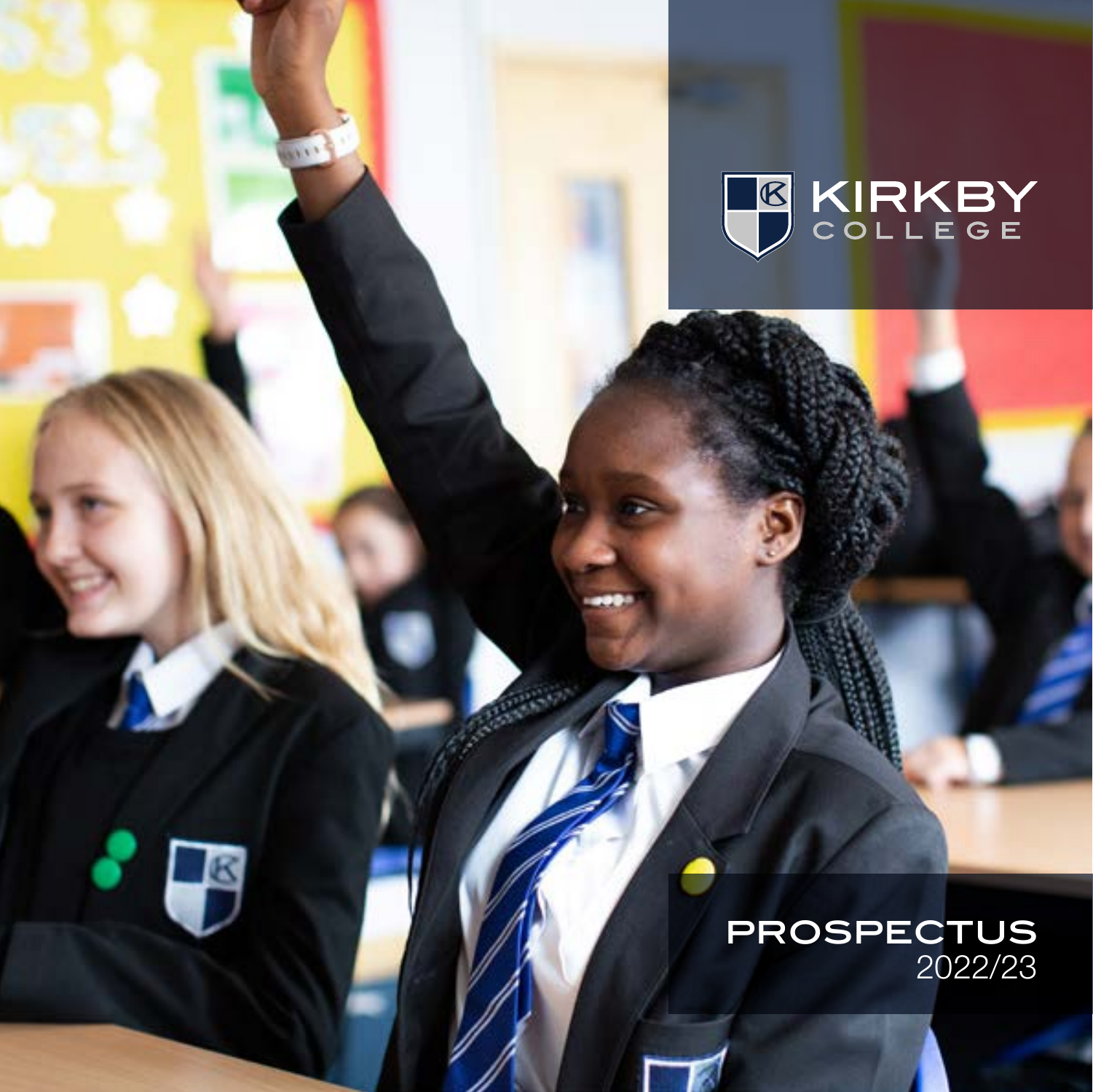Our school is a vibrant, positive and supportive environment where students are able to work together with their peers and staff to achieve their potential. We have high expectations of our students and staff work tirelessly to ensure that they deliver high quality, engaging and challenging teaching.

I am passionate that the education we provide at Kirkby College meets the needs of every individual. Being smaller than the average secondary school, it puts us in an excellent position to know and understand every single student and for each of those students to play a key role in our school community.

### OUR SCHOOL pledges to:

It is imperative that the transition from Primary to Secondary is successful. Our caring and supportive environment ensures that our young people develop positive working relationships and therefore gain confidence and resilence. Our climate for learning is safe, secure and orderly with a focus on the celebration of excellence, be that effort or progress.

- *• Provide opportunities for students to be successful in all areas of the curriculum via the best teaching and learning.*
- *• Emphasise the importance of proper conduct and attitudes to peers and staff through consistently high expectations.*
- *• Provide resources and opportunities for students to make choices, become productive adults.*
- *• Give students the confidence to meet the challenges of the 21st Century.*

*forge links with the community and* 



At Kirkby College, every day is an open day; this prospectus can only give you a small window into our world and cannot replace a visit to see the academy. I'd be delighted to meet you at our Open Evening in the autumn term or during a visit to the school.

If you'd like to see the academy in action, please do not hesitate to contact the school. I can assure you that you will leave with a clear vision of our values and ethos.

### WELCOME TO KIRKBY COLLEGE

Mark Golden Headteacher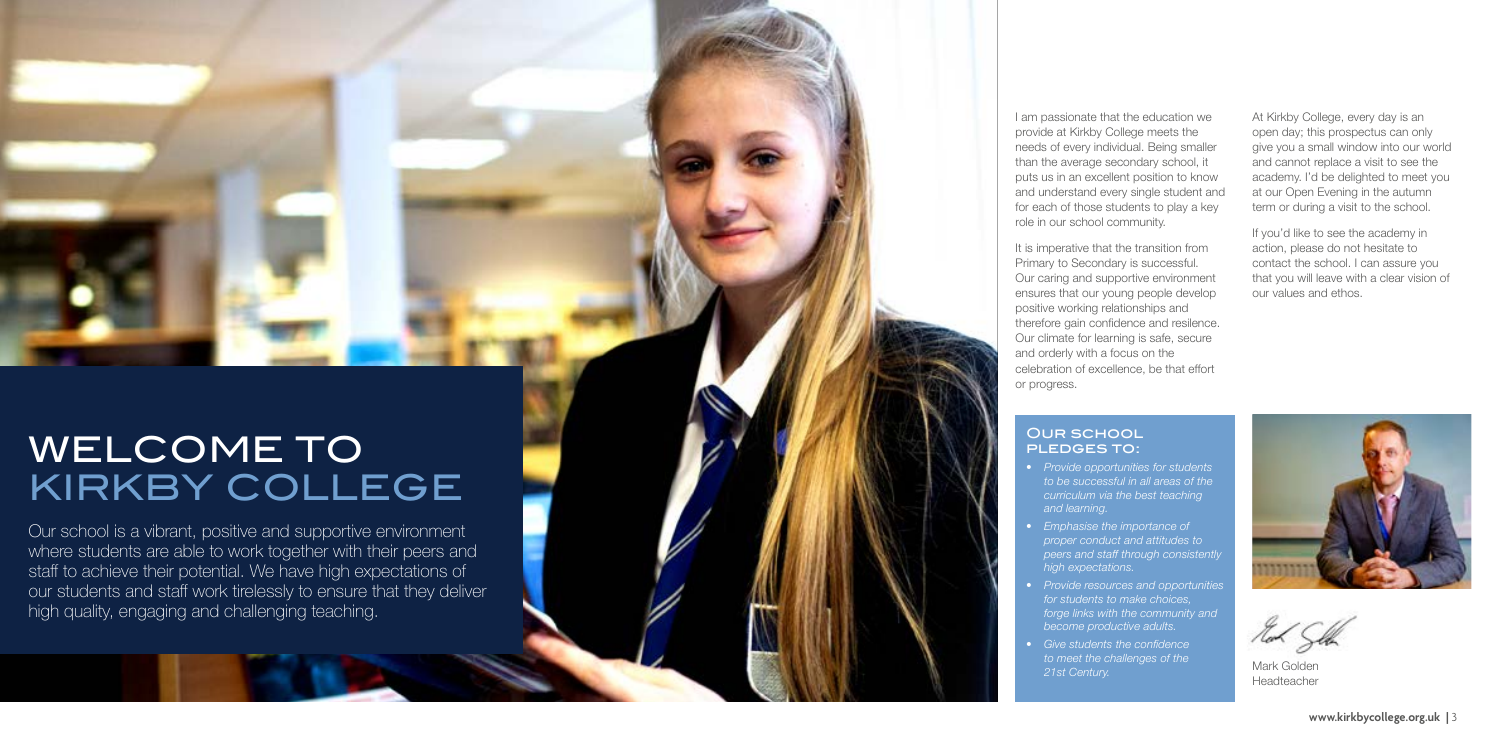The academy is passionate about the quality of teaching and learning our students experience and this goes hand in hand with high expectations. Learning should be motivating and our staff strive to secure achievement through inspirational and varied teaching and learning.





I like **Geography** because my teacher makes it so interesting." *Year 10 student*   $C$ 



## TEACHING AND LEARNING

Lessons at Kirkby College are highly structured with the start focusing on students recalling and consolidating their previous learning. Learning activities concentrate on the development and acquisition of deep and meaningful subject knowledge.

The range of activities which broaden student experiences at Kirkby College is wide and varied. There are thematic days, off-site visits, fieldwork experiences and visits from experts in their field. Students benefit from a comprehensive health and wellbeing programme of study and sporting activities are a key part of the extra curricular provision at the school.

The feedback students receive from their teachers is timely and thorough; it is acutely focused on enabling learners to make rapid progress by supporting and developing their skills and understanding.

Kirkby College is a thriving learning environment where achievement, resilience and community are the cornerstones.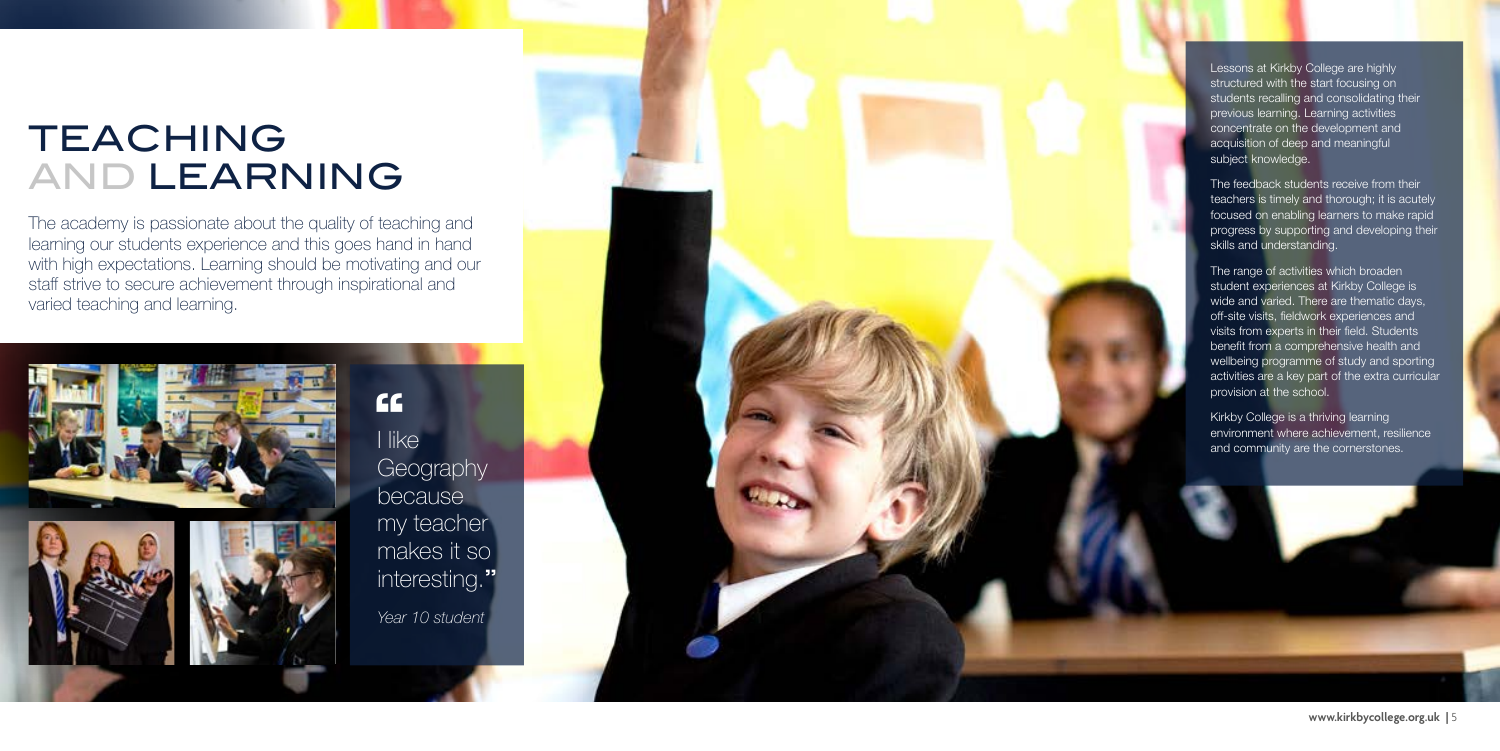A sense of individual and collective identity is fostered both through the well-established House system and the introduction of age group specific 'phases' underpinned by our three core values: achievement, resilience and community. Years 7 and 8 will form our Community Phase, Years 9 & 10 will compose our Resilience Phase and Year 11 will make up the Achievement Phase.

Smaller than average size tutor groups also significantly increase the amount of support each student receives from their tutor.

This new development will help students to cultivate the core values of the academy as they 'move up' through the school. The structure will ensure an effective transition to Secondary for the Year 7 and 8 students as they develop their sense of belonging in the Kirkby College community, before progressing to the Resilience Phase in Years 9 and 10 and, ultimately, entering the Achievement Phase in Year 11.

I like the PE lessons because they are interesting and fun."

Each Phase will be led by a specific Phase Leader and the Community and Resilience Phases will also be supported by a Phase Intervention Leader. These leaders will play a key role in the support of students at the academy and maintain daily contact with every member of their Phase.

A sense of belonging is also created as a result of all students being allocated to one of four Houses. In general, siblings are placed in the same House which allows staff to build relationships with students and their families.

There is a clear House identity and this is established through a range of inter-house competitions taking place throughout the year. It is important to Kirkby College that our students are ambitious and driven – the House identity is a key contributor to this. It is vitally important to us that every student attending the academy is supported and nurtured and we pride ourselves on the support available. There are gifted and talented programmes and packages of support for those with specific learning needs.

### $\epsilon$

## SUPPORT AND GUIDANCE

*Year 8 student* 

The academy is underpinned by a strong focus on the support, guidance and development of every student.



Our dedicated student support team offers a range of provision including literacy and numeracy catch up as well as supporting learners in class. Students' emotional health and wellbeing are supported by an excellent tutoring programme and the non-teaching student support team.

Further empowering and developing our students is the elected Student Council. They represent the views of their peers in collaborating with the Student Council Coordinator and the Senior Leadership Team. The council members are integral and invaluable to decision making across the school and we are all very thankful and proud of the contribution they make to academy life.

At Kirkby College our mission is to provide students with the independence, resilience and ambition to be successful in their education and beyond.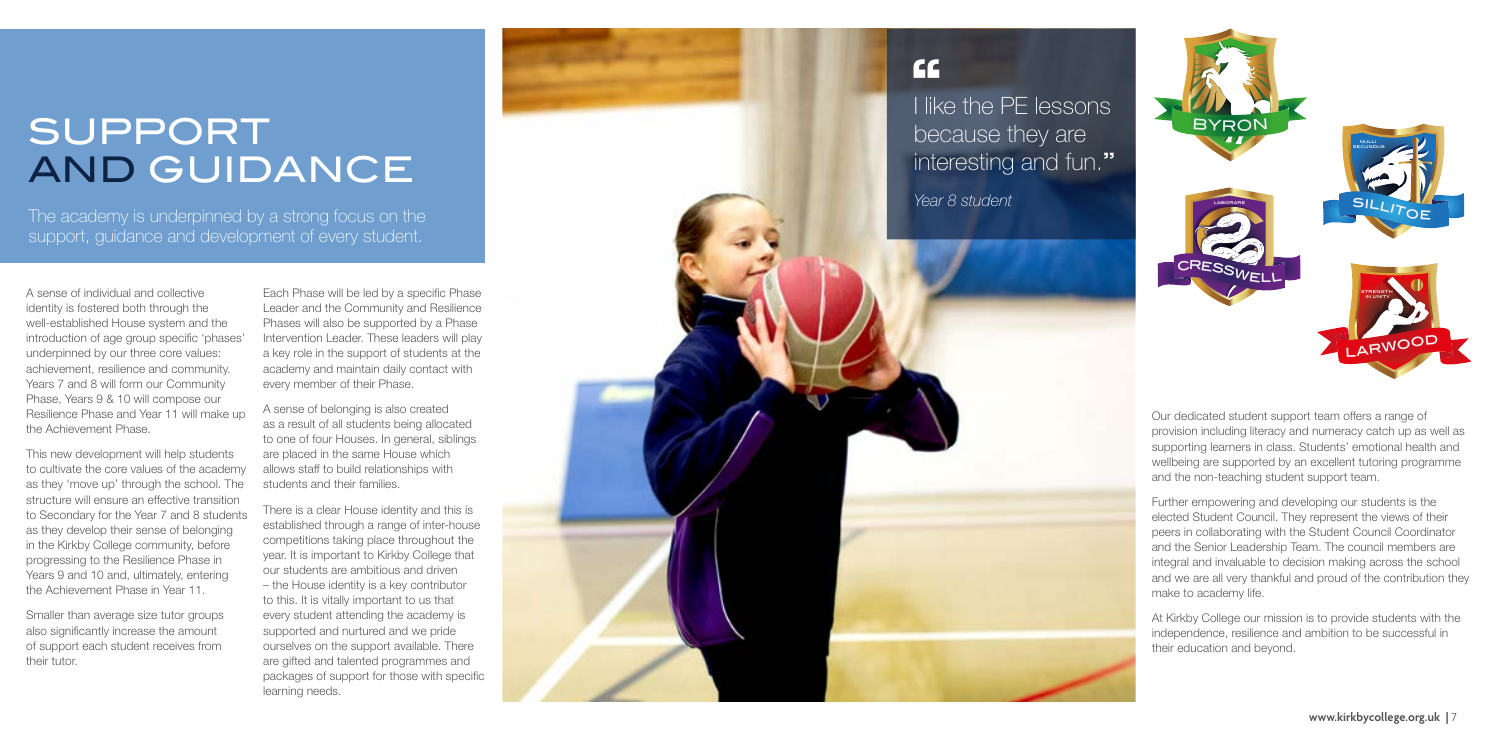performance skills there are opportunities



EE<br>My child is doing really well at Kirkby College. The help and support he has received has been consistent and thorough. I have no hesitation with sending my other children here. "

## BEYOND THE CLASSROOM

*Year 10 parent*

Kirkby College is committed to providing all students with the opportunity to extend and develop their extra-curricular experiences. It is vitally important to us that every student leaves the school prepared for life in the 21st Century. Irrespective of a student's interests, there are a rich and diverse range of opportunities on offer at the academy.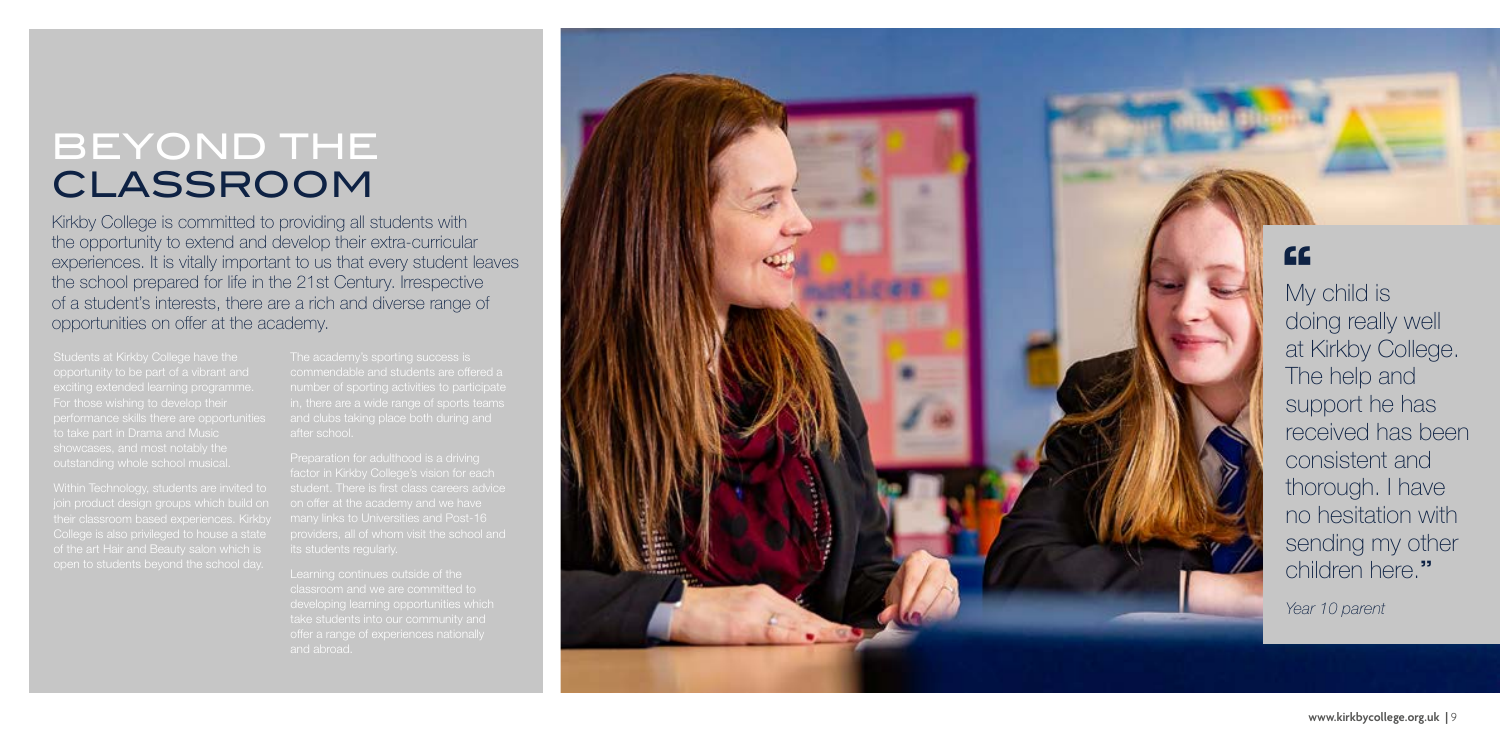My favourite part of school is the teachers being so supportive of our ambitions and the fact that I get to see my friends every day."  $\frac{c}{\frac{My}{200}}$ 

# THE KIRKBY **COMMUNITY**

The views of our students, parents, carers and staff are vitally important to the way that Kirkby College works. We regularly take feedback from all our stakeholders through parent meetings, student council and focus groups. The academy is very proud of the positive relationship it has with the local community.

*Year 8 student*



### $\epsilon$

The support and communication from the school is fantastic. "

*Year 9 parent*

The best thing about school is all the subjects you get to do and all the wonderful teachers who teach them to you. "  $C$ <br>The

The transition process '' at Kirkby College is excellent. I am grateful for the ongoing hard work of the staff – nothing is ever too much trouble. "

*Year 7 parent*



*Year 7 student*